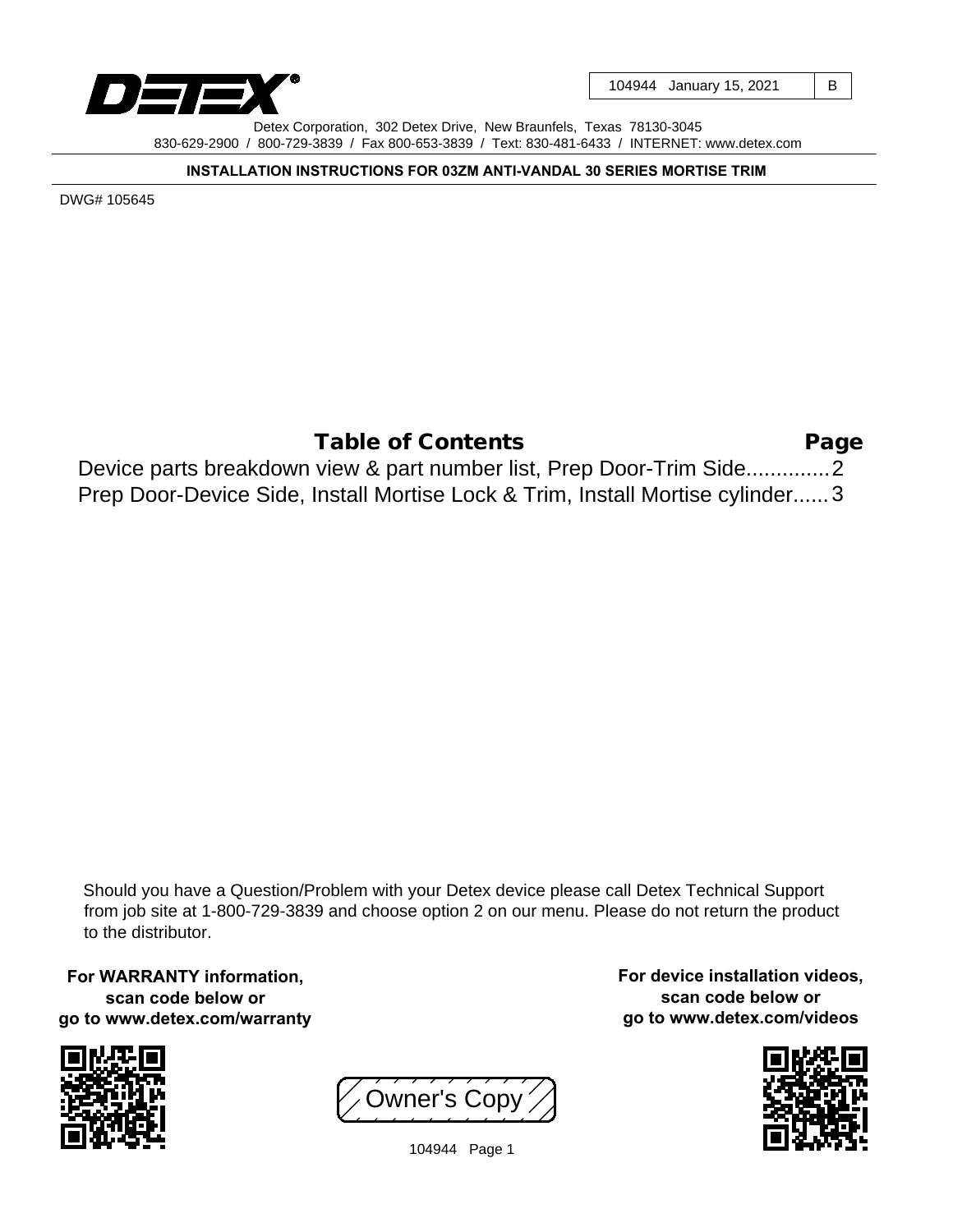

## **STEP 1: PREP DOOR - TRIM SIDE (LHR shown)**

## **Use plastic template to mark and drill TRIM holes**